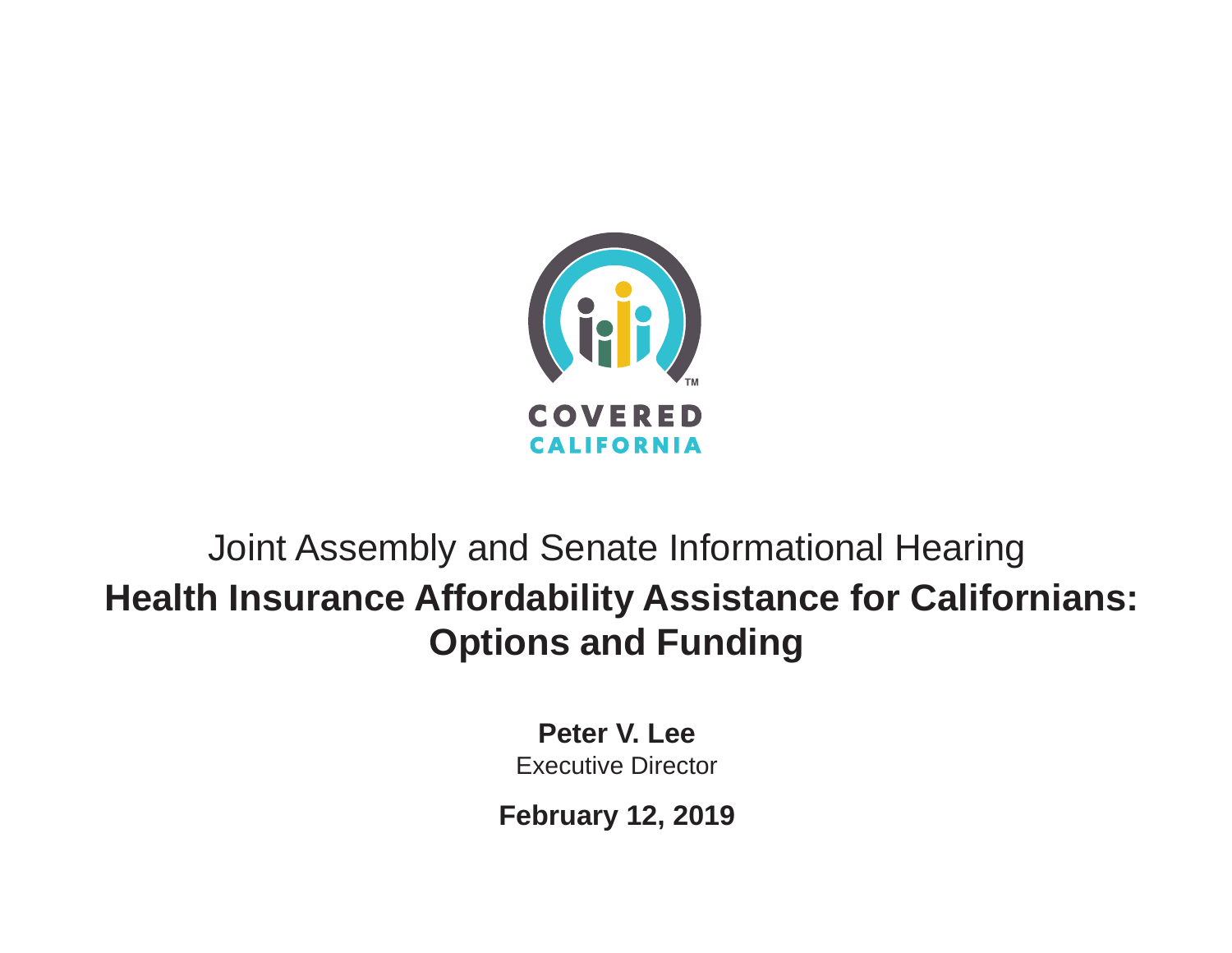#### **WHILE COVERED CALIFORNIA'S TOTAL ENROLLMENT HELD STEADY, THE DROP IN NEW ENROLLEES IS A CONCERN AT THE STATE AND FEDERAL LEVEL**

 $\Box$  Covered California's drop in new enrollees of 24 percent surpassed the 16 percent decline in the 39 states represented by the federal marketplace. The decline in those states was on top of a 39 percent decrease in new enrollees between 2016 and 2018, while California has maintained more new enrollees each year and a 200 percent healthier risk mix.



#### **Comparing New Enrollment, Covered California and FFM, 2016-19, in millions**

Covered California 2019 Open Enrollment Early Analysis

[https://hbex.coveredca.com/data-research/library/CoveredCA\\_2019\\_Open\\_Enrollment\\_Early\\_Analysis.pdf](https://hbex.coveredca.com/data-research/library/CoveredCA_2019_Open_Enrollment_Early_Analysis.pdf)

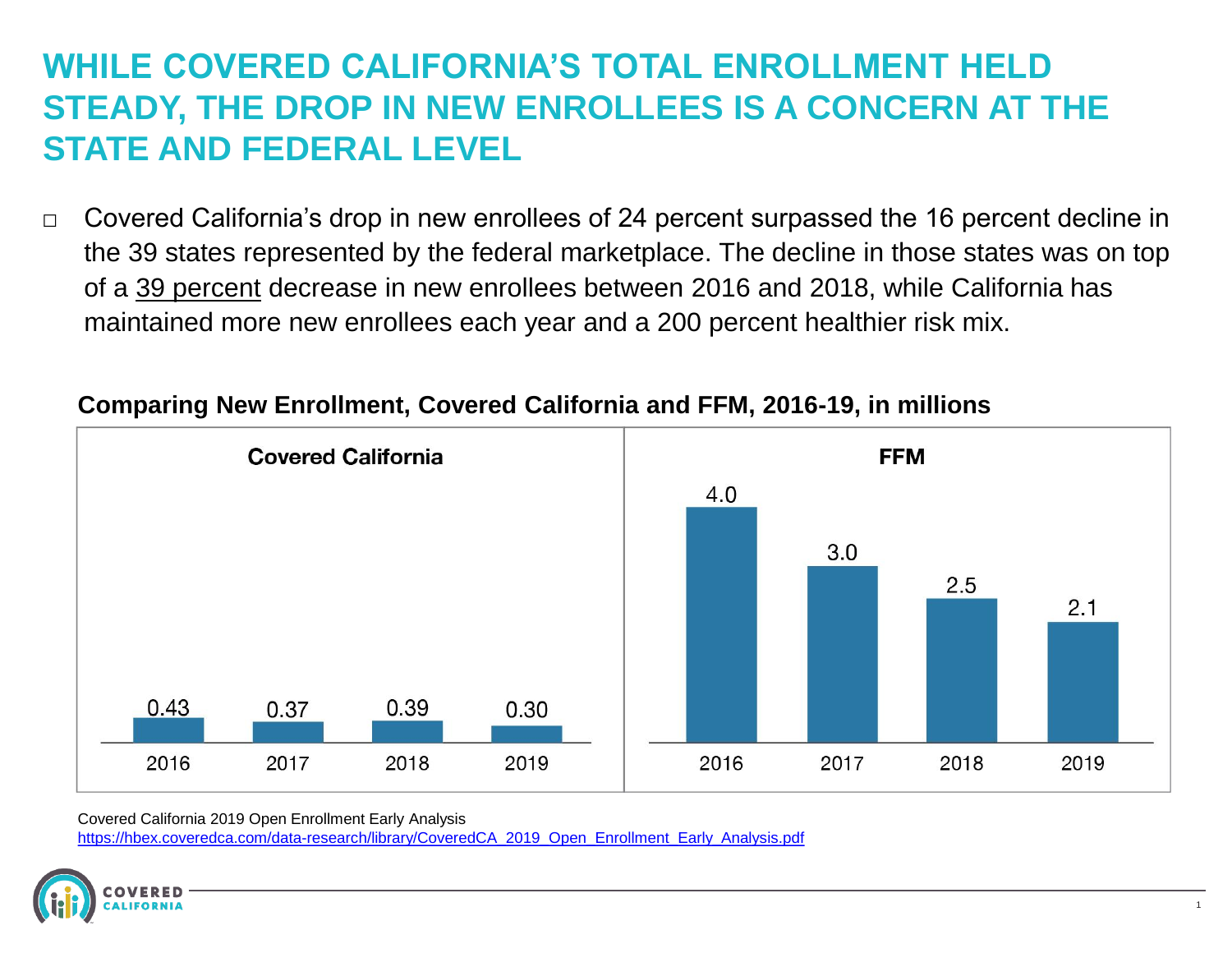### **OPTIONS TO IMPROVE AFFORDABILITY IN CALIFORNIA'S INDIVIDUAL HEALTH INSURANCE MARKET**

- □ Developed pursuant to AB 1810 (Committee on Budget, Chapter 34, Statutes of 2018), to develop and present options to improve affordability for low- and middle-income Californians to the Governor, Legislature, and Council on Health Care Delivery Systems.
- $\Box$  Five-month engagement of academic experts and Covered California's Policy Division with a workgroup of stakeholders, legislative staff and broad community input.
- $\Box$  Report presents multiple options to improve affordability in the individual market building on tools of the Affordable Care Act.
- □ Report available at: https://hbex.coveredca.com/data[research/library/CoveredCA\\_Options\\_To\\_Improve\\_Affordability.pdf](https://hbex.coveredca.com/data-research/library/CoveredCA_Options_To_Improve_Affordability.pdf)



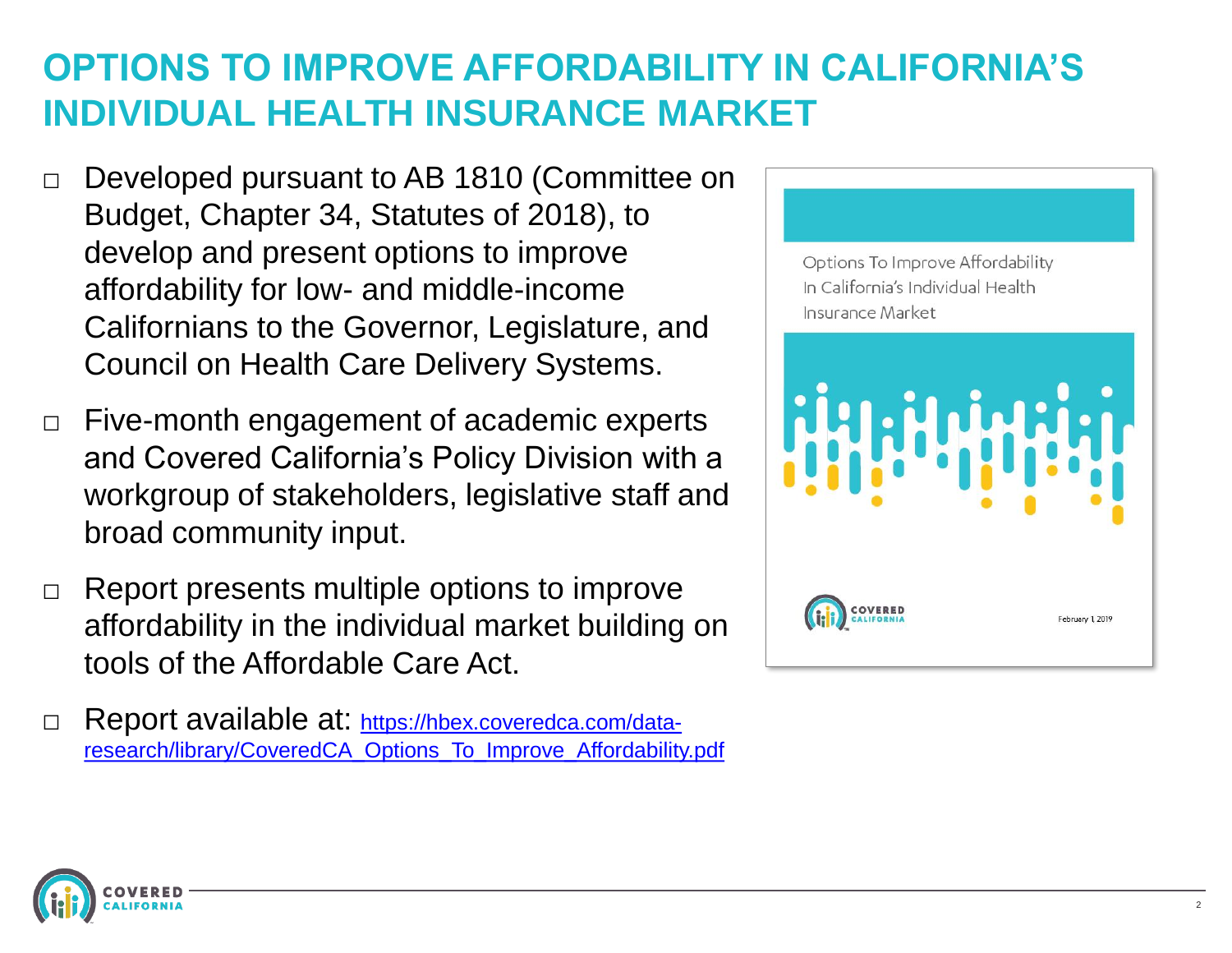## **COMPREHENSIVE MARKET-WIDE AFFORDABILITY MODELS**

| <b>Policy Option</b>                                                                                                               | <b>Description</b>                                                                                                                                                                        | <b>Policy Objectives</b> |                                                                                                                                                        |
|------------------------------------------------------------------------------------------------------------------------------------|-------------------------------------------------------------------------------------------------------------------------------------------------------------------------------------------|--------------------------|--------------------------------------------------------------------------------------------------------------------------------------------------------|
| Option 1: Enhance and<br>extend premium and cost-<br>sharing support                                                               | Premium support that lowers premium contribution caps<br>for individuals up to 400% FPL and new premium support<br>above 400% FPL that eliminates the cliff                               |                          | Significantly increase enrollment among<br>those eligible for individual market<br>coverage                                                            |
|                                                                                                                                    | Cost-sharing support that expand eligibility for, and<br>generosity of, cost-sharing program for individuals<br>between 150% and 400% FPL                                                 |                          | Cap premium contributions for all<br>individual market enrollees by eliminating<br>the tax credit cliff                                                |
|                                                                                                                                    |                                                                                                                                                                                           |                          | Make care more affordable for all<br>enrollees under 400 percent FPL                                                                                   |
|                                                                                                                                    |                                                                                                                                                                                           |                          |                                                                                                                                                        |
| <b>Option 2: Enhance and</b>                                                                                                       | Option 1 plus reinstatement of individual mandate penalty                                                                                                                                 | $\bullet$                | All Option 1 objectives                                                                                                                                |
| extend premium and cost-<br>sharing support plus<br>individual mandate penalty                                                     |                                                                                                                                                                                           | $\bullet$                | Restore a significant share of projected<br>enrollment loss in the individual market<br>due to zero-dollar federal penalty                             |
|                                                                                                                                    |                                                                                                                                                                                           |                          | Lower gross premiums through improved<br>risk mix                                                                                                      |
| <b>Option 3: Enhance and</b><br>extend premium and cost-<br>sharing support plus<br>individual mandate penalty<br>plus reinsurance | Option 2 plus funding for a reinsurance program modeled<br>on the temporary federal reinsurance program funded at<br>the level required to lower gross premiums by 10 percent<br>per year |                          | All Option 2 objectives                                                                                                                                |
|                                                                                                                                    |                                                                                                                                                                                           | $\bullet$                | Reduce individual market gross<br>premiums by 10 percent per year to<br>address affordability for individuals who<br>do not receive premium subsidies. |

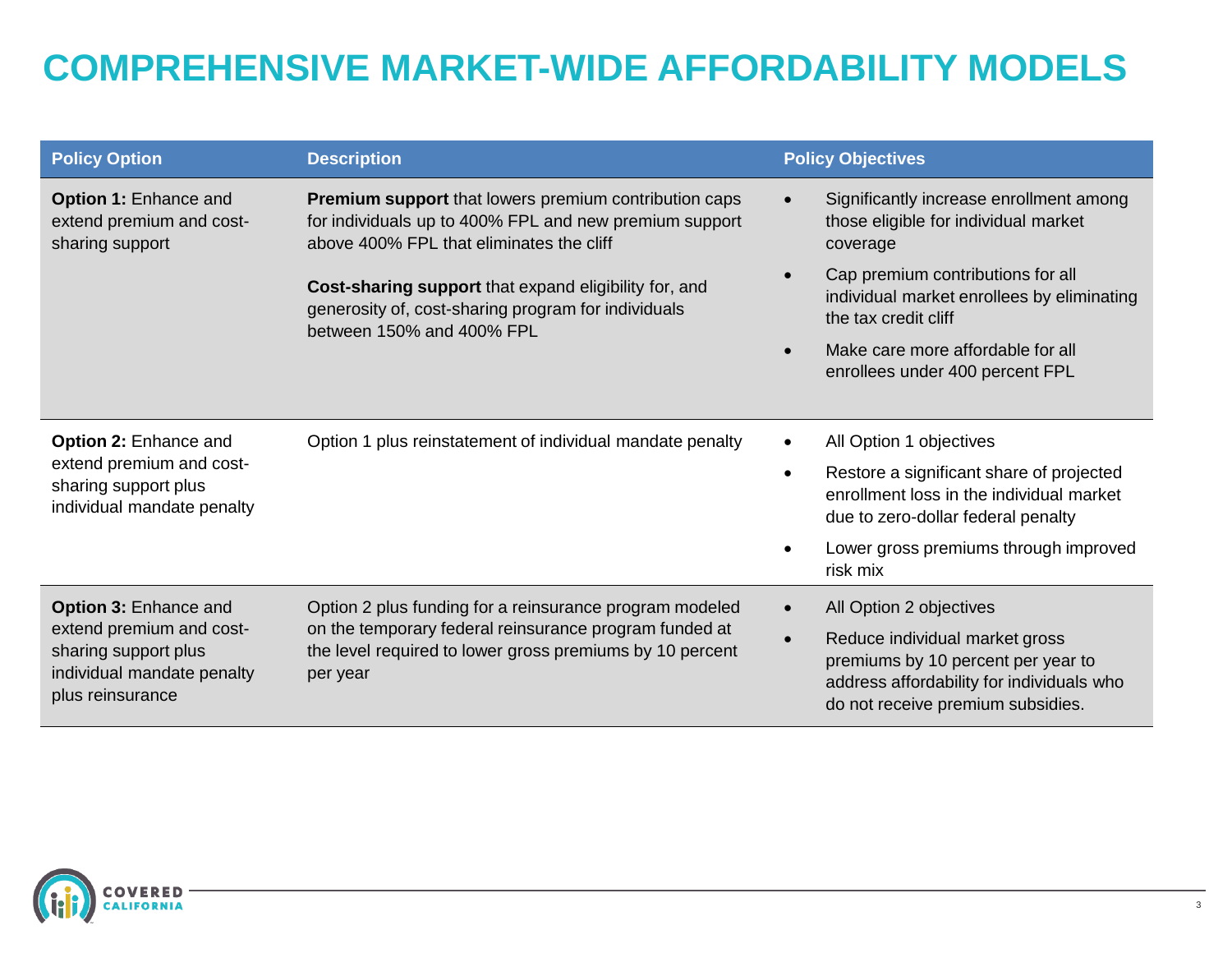# **TARGETED AFFORDABILITY MODELS**

| <b>Policy Objective</b>                                                                                 | <b>Policy</b><br><b>Option</b> | <b>Description</b>                                                                                               |  |  |
|---------------------------------------------------------------------------------------------------------|--------------------------------|------------------------------------------------------------------------------------------------------------------|--|--|
| Targeted improved<br>affordability for consumers<br>earning less than 400% FPL                          | T <sub>1</sub>                 | <b>Premium support</b> that lowers premium contribution caps for individuals up to 400% FPL                      |  |  |
|                                                                                                         | T <sub>2</sub>                 | <b>Cost-sharing reduction</b> so that those 200-400% FPL get AV 80 plans (Gold AV)                               |  |  |
| Targeted improved<br>affordability for consumers                                                        | T <sub>3</sub>                 | <b>Premium support</b> that lowers premium contribution caps under 400% FPL and extends the<br>cliff to 600% FPL |  |  |
| earning less than 600% FPL                                                                              | T4                             | Premium support and penalty reinstatement<br>Option T <sub>3</sub><br>Reinstate individual mandate penalty       |  |  |
| Targeted improved<br>affordability for consumers                                                        | T <sub>5</sub>                 | <b>Premium support between 400 and 600% FPL that pushes out the cliff</b>                                        |  |  |
| earning more than 400% FPL                                                                              | T <sub>6</sub>                 | <b>Premium support above 400% FPL that eliminates the cliff</b>                                                  |  |  |
|                                                                                                         | T7                             | <b>Reinsurance</b> that lowers premiums by 10 percent per year                                                   |  |  |
| Targeted improved<br>affordability for all consumers<br>generated by reinstating the<br>mandate penalty | T8                             | Reinstate individual mandate penalty                                                                             |  |  |

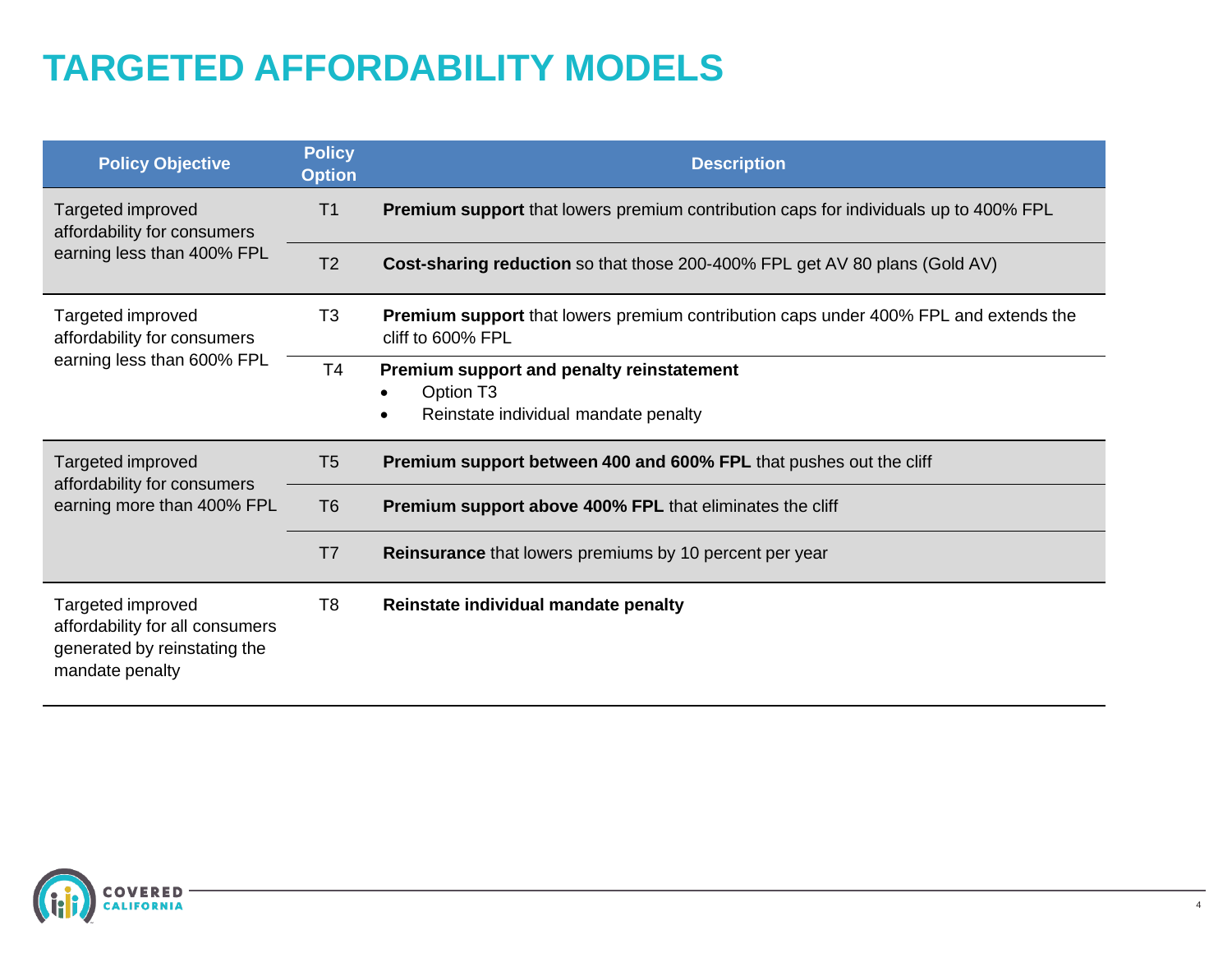#### **AFFORDABILITY REMAINS CRITICAL CHALLENGE FOR MIDDLE INCOME CONSUMERS**

□ Consumer share of premium (grey bars) jump for those just over the "subsidy cliff" at 400 percent of Federal Poverty Level (FPL). The impact is most severe for older consumers and those living in regions with higher health care costs.

#### **Monthly Premium and Tax Credit by Age and Income Range in Alameda County**



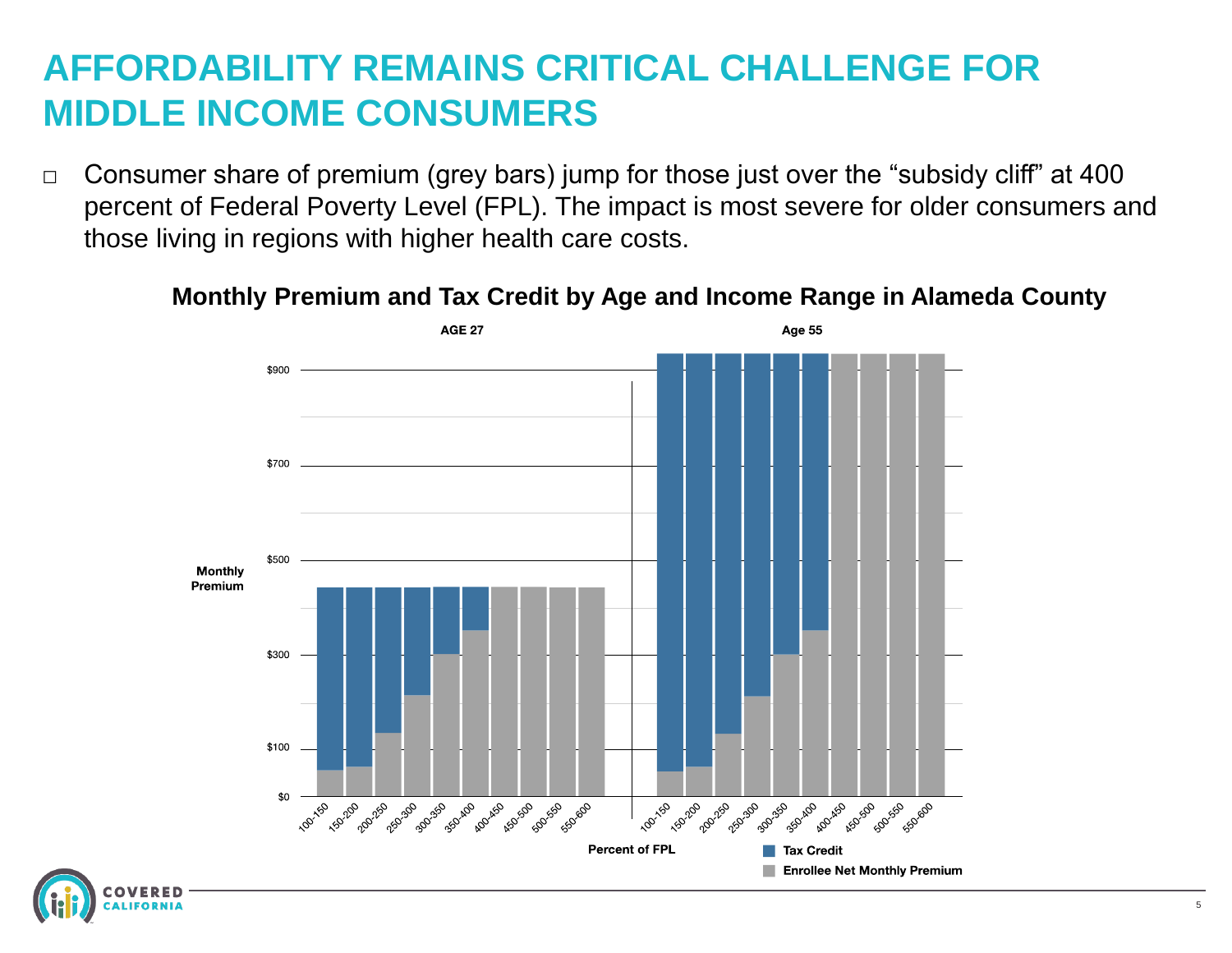### **ILLUSTRATING POLICIES THROUGH CONSUMER SCENARIOS**

#### **Approach 1, Option 2, Comprehensive Market-Wide Affordable Enhancements**

| <b>Alfonso</b><br>25 years old                                           |                                         | Affordable<br><b>Care Act Baseline</b> | <b>Option 2</b><br><b>Enhanced Premium and Cost</b><br><b>Sharing Subsidies with Penalty</b> |
|--------------------------------------------------------------------------|-----------------------------------------|----------------------------------------|----------------------------------------------------------------------------------------------|
| Lives in a low cost region<br>Income: \$25,000                           | Monthly Premium (SLS)                   | \$350                                  | \$333                                                                                        |
| 206% FPL                                                                 | <b>Net Premium</b>                      | \$136                                  | \$39                                                                                         |
| Based on the second-lowest<br>Silver plan offered where<br>Alfonso lives | Net Premium Income Share                | 6.54%                                  | 1.89%                                                                                        |
|                                                                          | <b>Federal Premium Subsidy</b>          | \$214                                  | \$196                                                                                        |
|                                                                          | New Premium Subsidy                     | \$0                                    | \$97                                                                                         |
|                                                                          | Silver Plan Medical Deductible (family) | \$2,200                                | \$650                                                                                        |
|                                                                          | <b>Annual Penalty</b>                   | <b>None</b>                            | \$695                                                                                        |

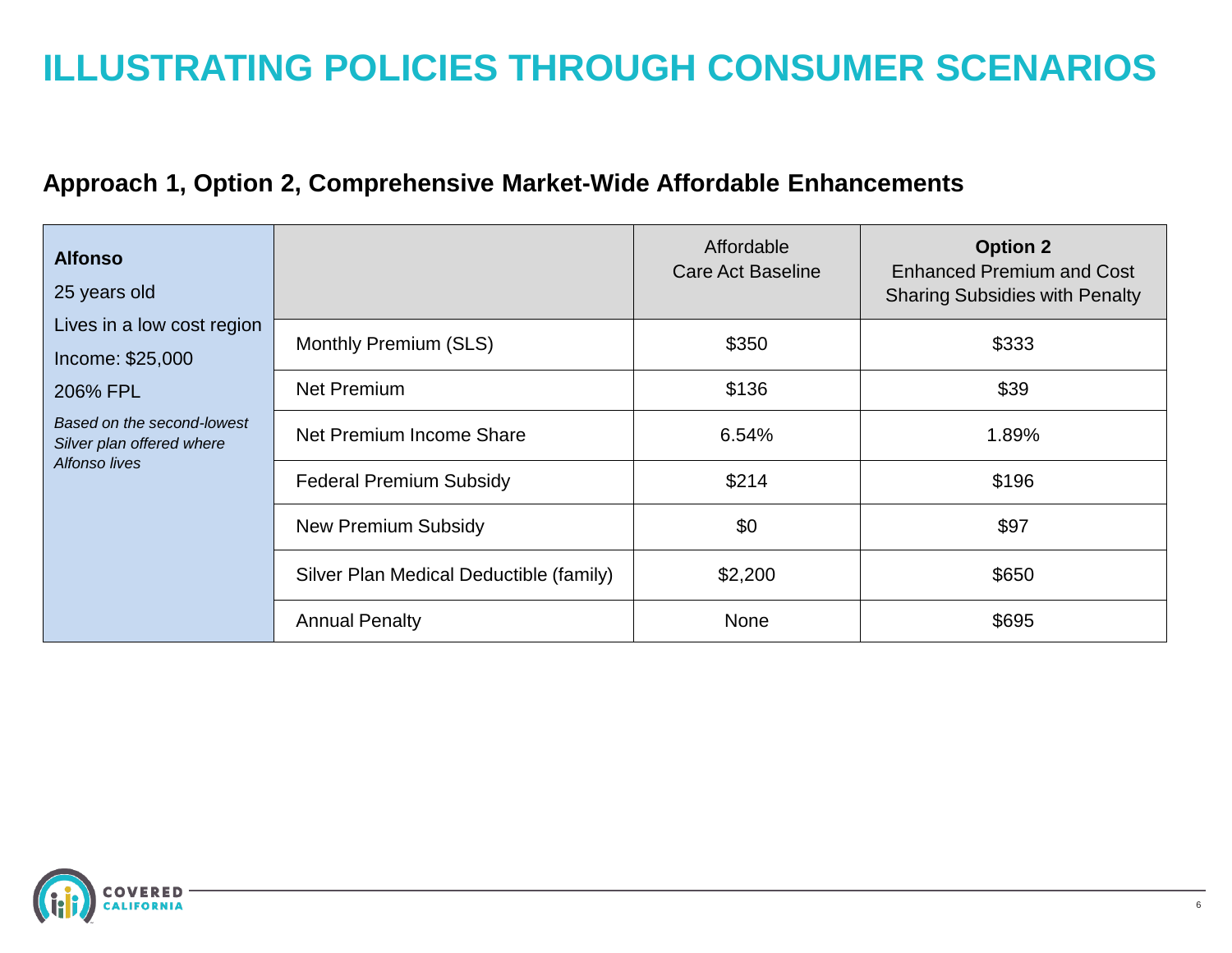### **ILLUSTRATING POLICIES THROUGH CONSUMER SCENARIOS**

#### **Approach 1, Option 2, Comprehensive Market-Wide Affordable Enhancements**

| <b>Erin and Francis</b><br>62 years old                                                 |                                         | Affordable<br>Care Act Baseline | <b>Option 2</b><br><b>Enhanced Premium and Cost</b><br><b>Sharing Subsidies with Penalty</b> |
|-----------------------------------------------------------------------------------------|-----------------------------------------|---------------------------------|----------------------------------------------------------------------------------------------|
| Live in a high cost region<br>Income: \$75,000                                          | Monthly Premium (SLS)                   | \$2,250                         | \$2,138                                                                                      |
| 456% FPL                                                                                | Net Premium                             | \$2,250                         | \$578                                                                                        |
| Based on the second-lowest<br>Silver plan offered where<br><b>Erin and Francis live</b> | Net Premium Income Share                | 36.00%                          | 9.25%                                                                                        |
|                                                                                         | <b>Federal Premium Subsidy</b>          | \$0                             | \$0                                                                                          |
|                                                                                         | New Premium Subsidy                     | \$0                             | \$1,559                                                                                      |
|                                                                                         | Silver Plan Medical Deductible (family) | \$5,000                         | \$5,000                                                                                      |
|                                                                                         | <b>Prorated Monthly Penalty</b>         | <b>None</b>                     | \$263                                                                                        |

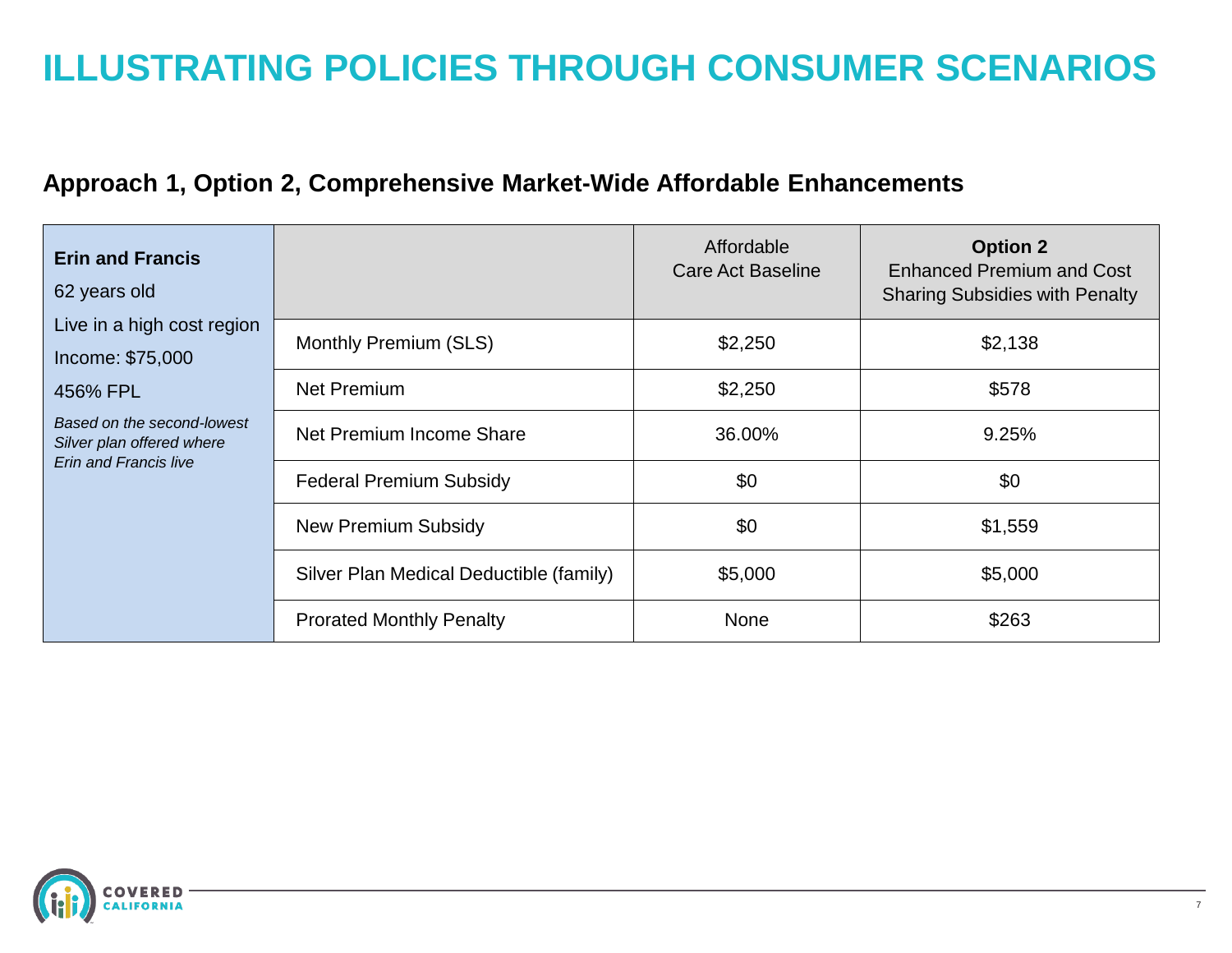# **COVERED CALIFORNIA 2019 PATIENT-CENTERED BENEFIT DESIGNS**

In California, standard benefit designs allow apples-to-apples plan comparisons and seek to encourage utilization of the right care at the right time with many services that are not subject to a deductible. All health plans offer identical patient-centered benefit designs.

| <b>Coverage Category</b>        | <b>Bronze</b>                                   | <b>Silver</b>                        | <b>Gold</b>                          | <b>Platinum</b>                     |
|---------------------------------|-------------------------------------------------|--------------------------------------|--------------------------------------|-------------------------------------|
|                                 | Covers 60% average annual cost                  | Covers 70% average annual cost       | Covers 80% average annual cost       | Covers 90% average annual cost      |
| <b>Annual Wellness Exam</b>     | \$0                                             | \$0                                  | \$0                                  | \$0                                 |
| Primary Care Visit              | \$75                                            | \$40                                 | \$30                                 | \$15                                |
| <b>Specialty Care Visit</b>     | \$105                                           | \$80                                 | \$55                                 | \$30                                |
| <b>Urgent Care Visit</b>        | \$75                                            | \$40                                 | \$30                                 | \$15                                |
| <b>Emergency Room Facility</b>  | Full cost until<br>out-of-pocket maximum is met | \$350                                | \$325                                | \$150                               |
| <b>Laboratory Tests</b>         | \$40                                            | \$35                                 | \$35                                 | \$15                                |
| X-Ray and Diagnostics           | Full cost until<br>out-of-pocket maximum is met | \$75                                 | \$55                                 | \$30                                |
| <b>Medical Deductible</b>       | Individual: \$6,300 Family: \$12,600            | Individual: \$2,500 Family: \$5,000  | N/A                                  | N/A                                 |
| <b>Pharmacy Deductible</b>      | Individual: \$500 Family: \$1,000               | Individual: \$200 Family: \$400      | N/A                                  | N/A                                 |
| Annual Out-of-Pocket<br>Maximum | Individual: \$7,550 Family: \$15,100            | Individual: \$7,550 Family: \$15,100 | Individual: \$7,200 Family: \$14,400 | Individual: \$3,350 Family: \$6,700 |

*Benefits shown in blue are not subject to a deductible.*

*White corner = subject to a deductible after first three visits. The copay is for any combination of services (primary care, specialist, urgent care) for the first three visits. After three visits, they will be at full cost until the medical deductible is met.*

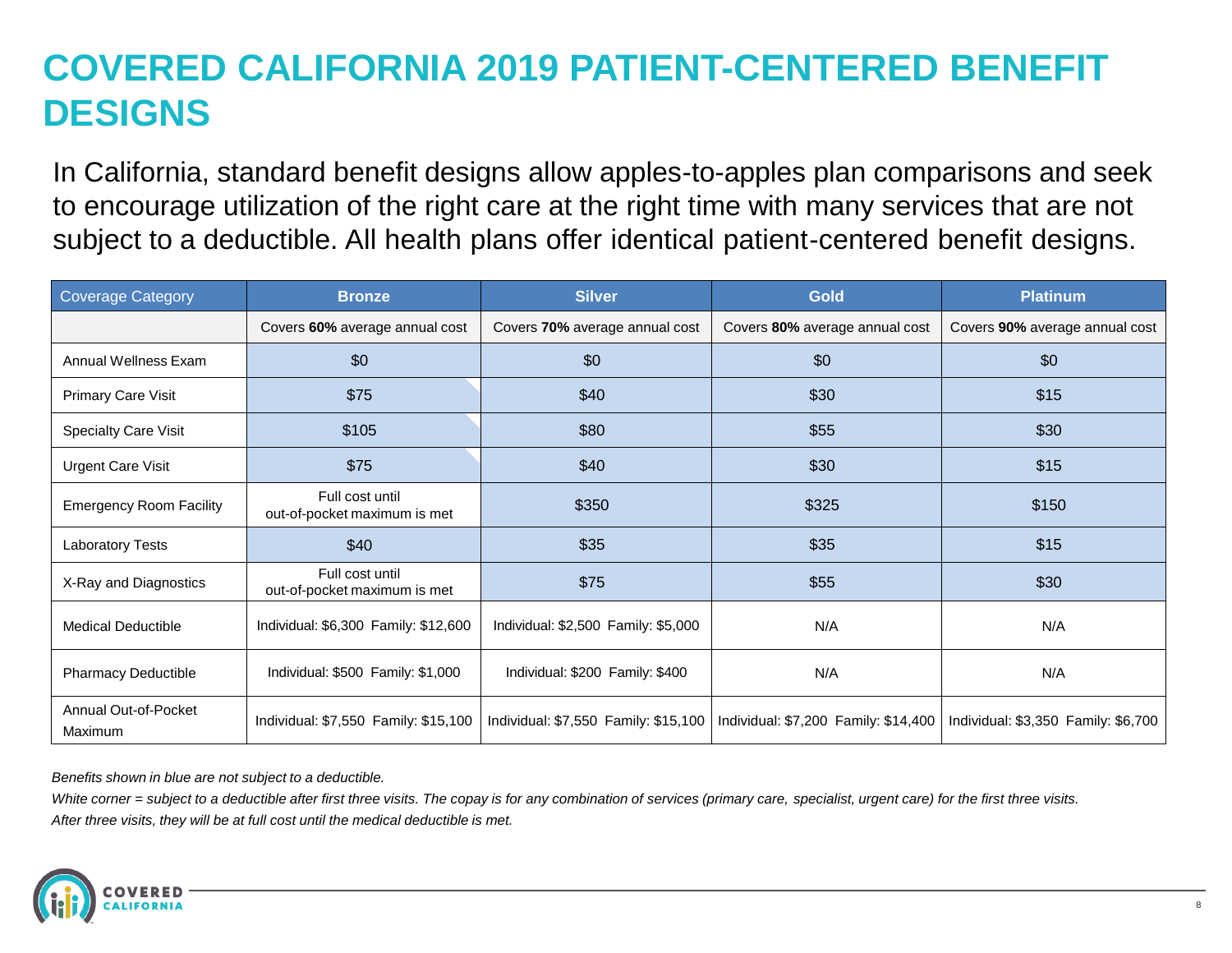## **COVERED CALIFORNIA 2019 PATIENT-CENTERED BENEFIT DESIGNS FOR COST-SHARING REDUCTION BENEFIT DESIGNS**

Consumers who have a **household income between 138% and 250%** of the federal poverty level are eligible to enroll in **Silver plan** with **Cost-Sharing Reduction (CSR)** benefits.

| <b>Coverage Category</b>                              | <b>Enhanced Silver 94</b>           | <b>Enhanced Silver 87</b>                    | <b>Enhanced Silver 73</b>                    |
|-------------------------------------------------------|-------------------------------------|----------------------------------------------|----------------------------------------------|
| Eligibility Based on Income and<br>Premium Assistance | Covers 94% average annual cost      | Covers 87% average annual cost               | Covers 73% average annual cost               |
| Single Income Ranges                                  | up to \$18,210<br>(≤150% FPL)       | \$18,211 to \$24,280<br>(>150% to ≤200% FPL) | \$24,281 to \$30,350<br>(>200% to ≤250% FPL) |
| Annual Wellness Exam                                  | \$0                                 | \$0                                          | \$0                                          |
| <b>Primary Care Visit</b>                             | \$5                                 | \$15                                         | \$35                                         |
| <b>Specialty Care Visit</b>                           | \$8                                 | \$25                                         | \$75                                         |
| <b>Urgent Care Visit</b>                              | \$5                                 | \$15                                         | \$35                                         |
| <b>Emergency Room Facility</b>                        | \$50                                | \$100                                        | \$350                                        |
| <b>Laboratory Tests</b>                               | \$8                                 | \$15                                         | \$35                                         |
| X-Ray and Diagnostics                                 | \$8                                 | \$30                                         | \$75                                         |
| Imaging                                               | \$50                                | \$100                                        | \$300                                        |
| <b>Medical Deductible</b>                             | Individual: \$75 Family: \$150      | Individual: \$650 Family: \$1,300            | Individual: \$2,200 Family: \$4,400          |
| <b>Pharmacy Deductible</b>                            |                                     | Individual: \$50 Family: \$100               | Individual: \$175 Family: \$350              |
| Annual Out-of-Pocket Maximum                          | Individual: \$1,000 Family: \$2,000 | Individual: \$2,600 Family: \$5,200          | Individual: \$6,300 Family: \$12,600         |

*Benefits shown in blue are not subject to a deductible.*